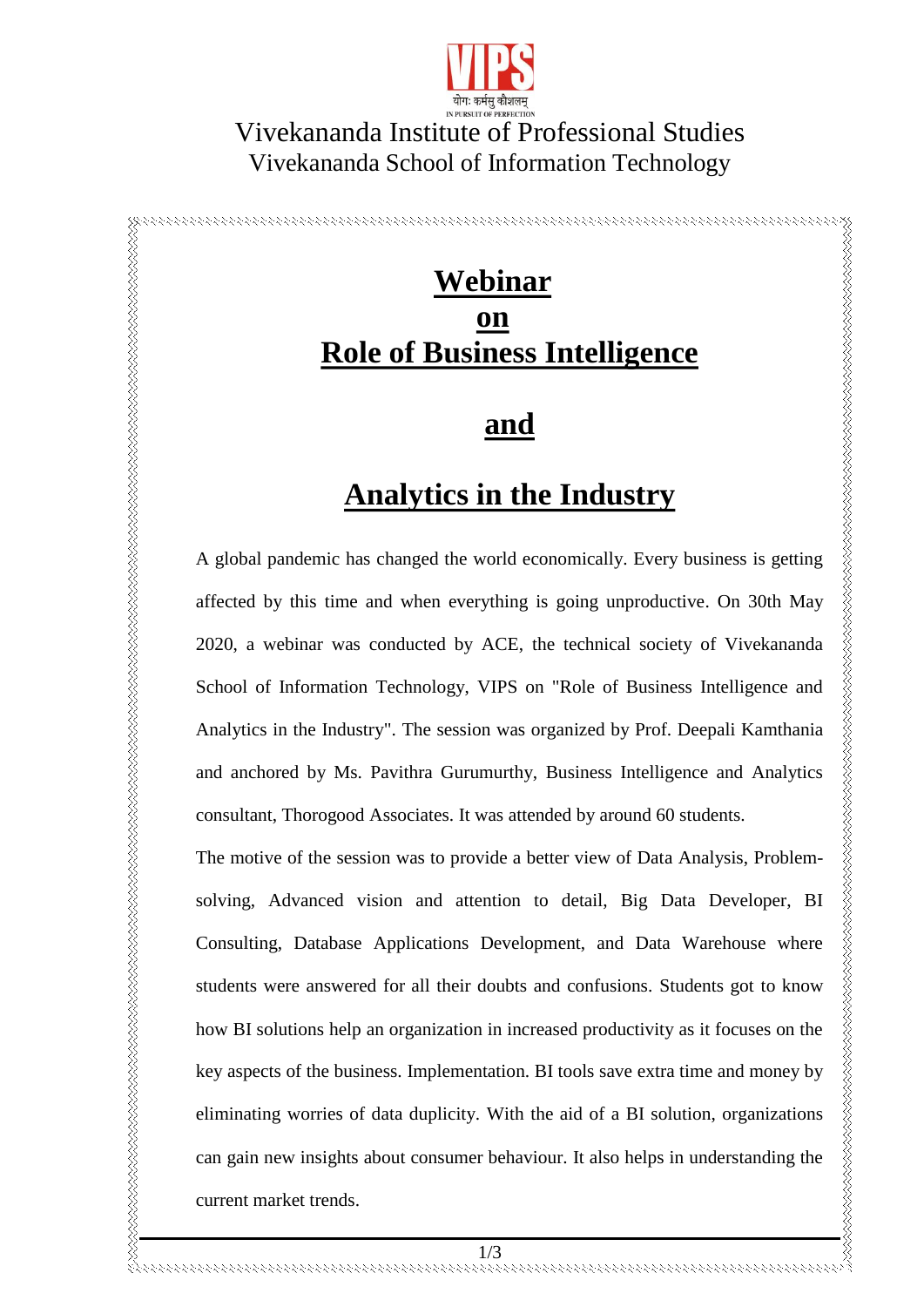

#### Vivekananda Institute of Professional Studies Vivekananda School of Information Technology

## **Webinar on Role of Business Intelligence**

### **and**

### **Analytics in the Industry**

Global pandemic has changed the world economically. Every business is getting affected by this time and when everything is going unproductive. On 30th May 2020, a webinar was conducted by ACE, the technical society of Vivekananda School of Information Technology, VIPS on "Role of Business Intelligence and Analytics in the Industry". The session was organized by Prof. Deepali Kamthania and anchored by Ms. Pavithra Gurumurthy, Business Intelligence and Analytics consultant, Thorogood Associates and was by around 60 students.

The motive of the session was to provide a better view of Data Analysis, Problemsolving, Advanced vision and attention to detail, Big Data Developer, BI Consulting, Database Applications Development, and Data Warehouse where students were answered for all their doubts and confusions. The benefits of business intelligence were also covered during the webinar where the students got to know that BI solutions help an organization in increased productivity as it focuses on the key aspects of the business. Implementation of BI tools saves extra time and money by eliminating worries of data duplicity. With the aid of a BI solution, organizations can gain new insights about consumer behaviour. It also